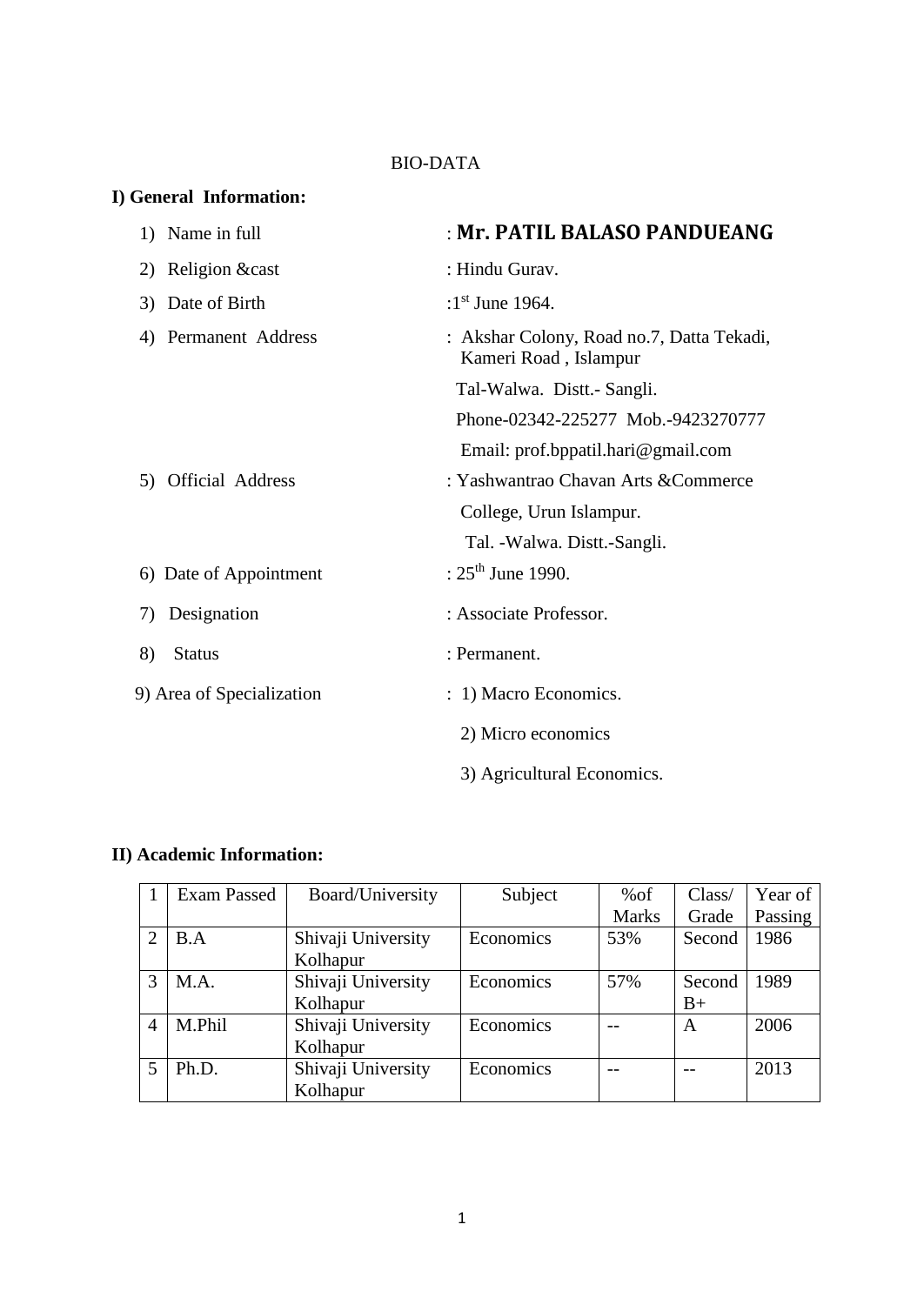### **III) Thesis Title:**

# **M. Phil : "Working of Islampur Urban Co-operation Bank.Ltd. Islampur. Dist. Sangli."**

# **Ph.D. : "A Comparative Analysis of Prices of Agricultural and Non-Agricultural Commodities During the Globalization Era"**

#### **IV) Teaching Experience:**

- 1. Under Graduate: -24 Years.
- 2. Post Graduate :-14 Years.

### **V) Orientation / Refresher Courses Completed:**

| No. | Course      | Organized By                                              | Duration                        |
|-----|-------------|-----------------------------------------------------------|---------------------------------|
|     | Orientation | Academic Staff College, Luckhnow<br>University.           | $1st$ June to June 1994.        |
|     | Refresher   | Department of Economics, Shivaji<br>Univercity, Kolhapur. | $8th$ June to $29th$ June 1996. |
| 3   | Refresher   | Department of Economics, Shivaji<br>Univercity, Kolhapur. | $15th$ Nov. to $6th$ Dec. 1996. |
| 4   | Refresher   | Department of Economics, Shivaji<br>Univercity, Kolhapur. | $3rd$ Fed. To $24th$ Fed. 2003. |

### **VI) Organize workshops (Co-oridinator):**

- 1) **One Day Workshop on now syllabus of Economics B.A. III ( 2005)**
- 2) **One Day Workshop on Research Project. ( 10/2/2010)**

#### VII) **Books Published ( English/Marathi)**

| As Co-      | Published by                             | Subject               | Year |
|-------------|------------------------------------------|-----------------------|------|
| Author      |                                          |                       |      |
| XI Standard | Maharashtra State Board of Secondary and | Co-operation          | 2009 |
|             | Higher Secondary Education, Pune-411004. |                       |      |
| $B.A.$ III  | Shivaji University Kolhapur. (SIM)       | Research              |      |
|             |                                          | Methodology in        |      |
|             |                                          | Economics             |      |
| M.A. I      | Shivaji University Kolhapur. (SIM)       | <b>Macro Economic</b> |      |
|             |                                          | Analysis              |      |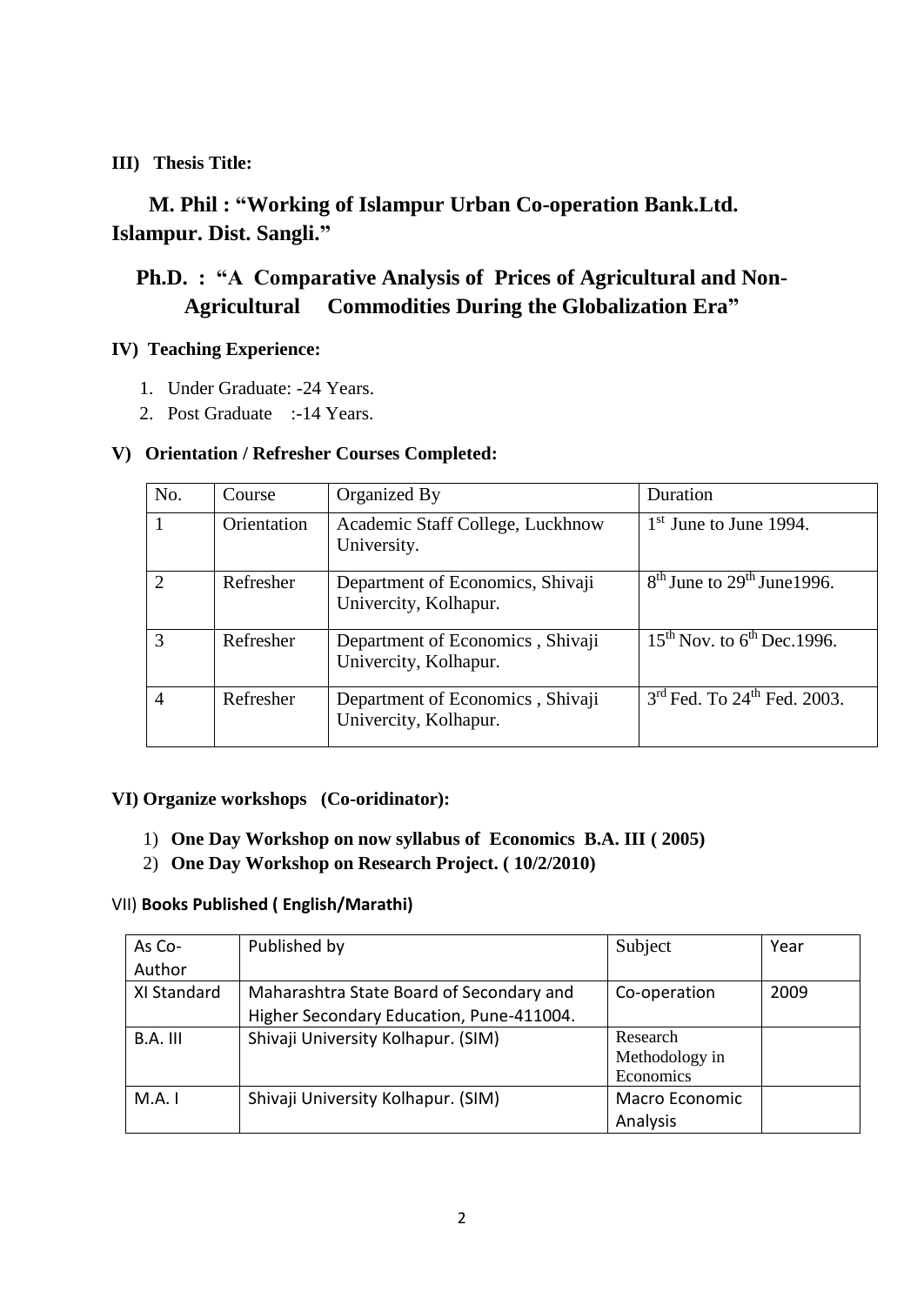# **VIII) Research Papers Published:**

| Sr.            | Title of research paper                                                                       | Name of Journal    | Year | <b>ISBN No.</b> |
|----------------|-----------------------------------------------------------------------------------------------|--------------------|------|-----------------|
| No.            |                                                                                               |                    |      | /ISSN No.       |
| 1              | Ukxjh Igdkjh cWdk iqBhy vkOgkus                                                               | sahkarl            | 2009 | $0972 -$        |
|                |                                                                                               | maharaYT           |      | 3218/2000       |
| $\overline{2}$ | Lakkxyh ftYgkfry Igdkjh ILFkkpk                                                               | sahkarl            | 2010 | $0972 -$        |
|                | vH;kl                                                                                         | maharaYT           |      | 3218/2000       |
| 3              | <b>FARMERS INDEBTEDNESS IN INDIA:-</b>                                                        | <b>VISHLESHAKA</b> | 2013 | 2278-4675       |
|                | CAUSES AND MEASURES.                                                                          |                    |      |                 |
| 4              | Baartatlla BaU-saaQanasaMp <ai< td=""><td>yaaojanaa</td><td>2013</td><td>0971-8397</td></ai<> | yaaojanaa          | 2013 | 0971-8397       |

## **VII) Research Papers Presented:**

| Sr.No.         | Title of research paper          | Conferences | Year | Place                                               |
|----------------|----------------------------------|-------------|------|-----------------------------------------------------|
| $\mathbf{1}$   | ß Lakkxyh ]dksYgkiwj vkf.k       | ejkBh       | 2004 | tyxko                                               |
|                | Iksykiwj ftYgkfry ekuoh          | vFkZ'kkó    |      |                                                     |
|                | fodklkpk rqyukRed vH;kl Þ        | ijh"kn      |      |                                                     |
| 2              | vfydMP;k dkGkrhy                 | ejkBh       | 2005 | <b>Ckjkerh</b>                                      |
|                | Ekgkjk'V <sup>a</sup> k jkT;kP;k | vFkZ'kkó    |      | $\frac{1}{4}$ iq.ks $\frac{1}{2}$                   |
|                | .kxzLrsps vkfFkdfo"ys'k.k-       | ijh"kn      |      |                                                     |
| 3              | ßJh nknkHkkbZ ukSjksthpk         | ejkBh       | 2006 | Jhjkeiwj                                            |
|                | liRrhP;k fulkjukpk<br>fl/nkar    | vFkZ'kkó    |      | 1/ <sub>4</sub> vgenuxj <sup>1</sup> / <sub>2</sub> |
|                | vktgh izR;;kl ;srks Þ            | ijh"kn      |      |                                                     |
| $\overline{4}$ | Ekgkjk'V <sup>a</sup> k jkT;kP;k | ejkBh       | 2008 | dMsxako                                             |
|                | vFkZladYikrhy fofo?k             | vFkZ'kkó    |      | 1/ <sub>4</sub> lakxyh <sup>1</sup> / <sub>2</sub>  |
|                | VdkaP;k cnykpk dy-               | ijh"kn      |      |                                                     |
| $\overline{5}$ | Ål ihdP;k mRiUu & [kpZP;k]       | ejkBh       | 2010 | 'kkjnkuxj                                           |
|                | rif"kykpk okGok rkyqD;krhy       | vFkZ'kkó    |      | $\frac{1}{4}$ iq.ks $\frac{1}{2}$                   |
|                | fo"ks'k vH;kl-                   | ijh"kn      |      |                                                     |

# **IX) National Seminars and Conferences Attended:**

|                        |            | Sr.No. Name of the Seminars Name |                       | of | the | Place   | Date             |           |
|------------------------|------------|----------------------------------|-----------------------|----|-----|---------|------------------|-----------|
| /Conferences           |            |                                  | Sponsoring            |    |     |         |                  |           |
|                        |            |                                  | Authority             |    |     |         |                  |           |
| <b>National</b>        | Conference |                                  | of Bharati Vidyapeeth |    |     | Solapur | 10 <sub>to</sub> | $12^{th}$ |
| Marathi                |            | Arthashastra   Solapur           |                       |    |     |         | Nov.             |           |
| Parishad.              |            |                                  |                       |    |     |         | 1990.            |           |
| ejkBh vFkZ"kkó ijh'kn) |            |                                  |                       |    |     |         |                  |           |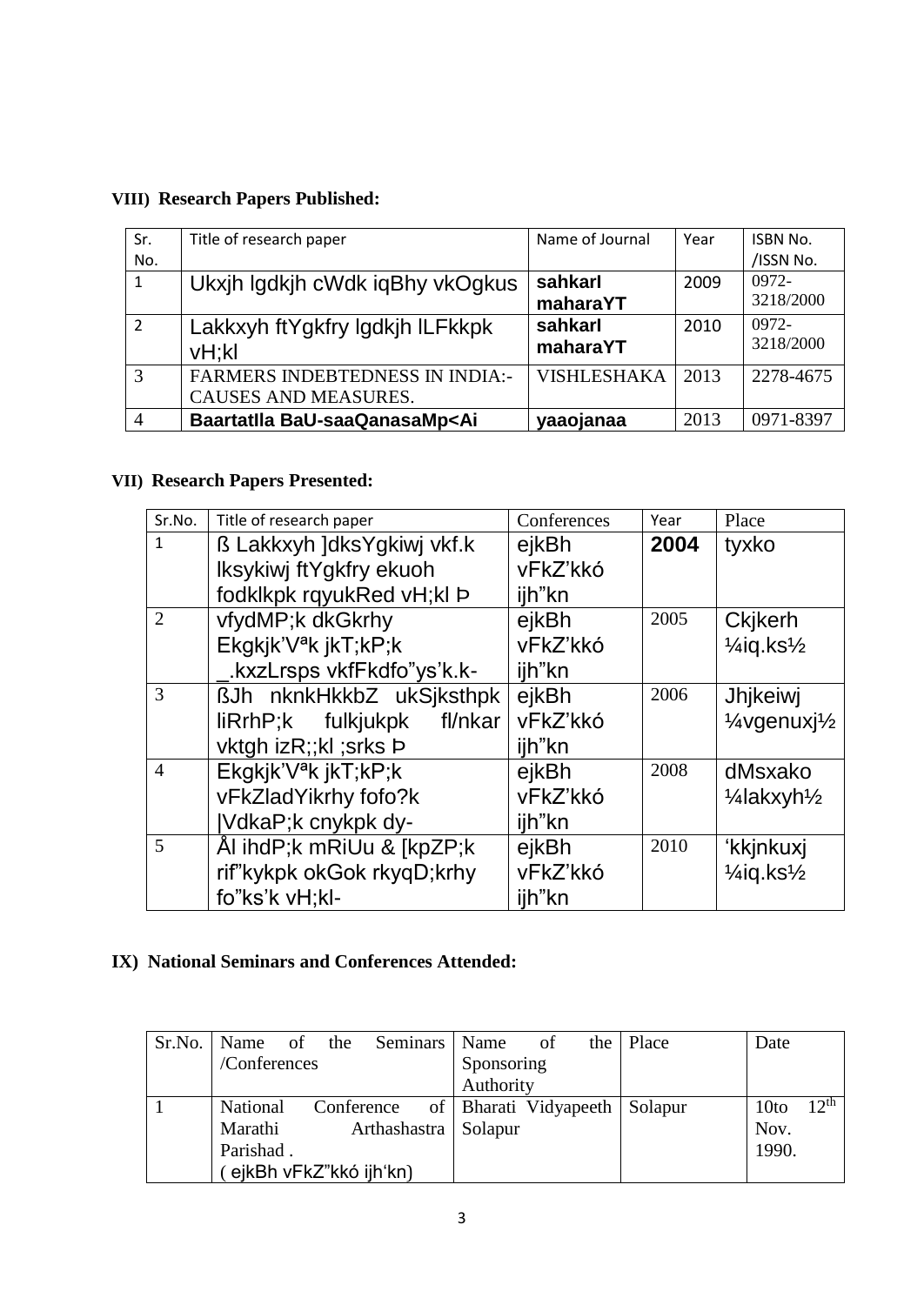| $\overline{2}$ | Shivaji University Economics<br><b>Association. Conference</b>                                          | Sangola<br>Mahavidyalaya,<br>Sangola.           | Sangola     | 26<br>July<br>1992                                           |
|----------------|---------------------------------------------------------------------------------------------------------|-------------------------------------------------|-------------|--------------------------------------------------------------|
| 3              | National<br>Conference<br>of<br>Marathi<br>Arthashastra<br>Parishad.<br>(ejkBh vFkZ"kkó ijh'kn)         | Education<br>Latthe<br>Society Sangli.          | Sangli.     | 27<br>to<br>29. Nov<br>1993                                  |
| $\overline{4}$ | Shivaji University Economics<br><b>Association. Conference</b>                                          | Bharati Vidyapeeth<br>Kadegaon.                 | Kadegaon.   | $16$ to<br>-17<br>Oct. 1998.                                 |
| 5              | Shivaji University Economics<br><b>Association. Conference</b>                                          | Shivaji<br>college<br>Satara.                   | Satara.     | 24 to 25<br>Dec. 2000.                                       |
| 6              | One day Seminar                                                                                         | Shahajiraje<br>Mahavidyalaya<br>Khatav.         | Khatav.     | 22 <sup>nd</sup><br>Sep.<br>2002                             |
| $\overline{7}$ | Shivaji University Economics<br><b>Association. Conference</b>                                          | P. D. V. Patil<br>Mahavidyalaya<br>Tasgaon.     | Tasgaon.    | 14 to 15<br>Dsc. 2002.                                       |
| 8              | National<br>Conference<br>of<br>Marathi<br>Arthashastra<br>Parishad.<br>( ejkBh vFkZ"kkó ijh'kn)        | K.V.V.<br>Mahavidyalaya<br>Palghar              | Palghar     | 23 to 25<br>Nov.<br>2003.                                    |
| 9              | Economics<br>Indian<br>Association                                                                      | Shivaji University<br>Kolhapur.                 | Kolhapur.   | th<br>29<br>to<br>31 <sup>st</sup><br>Dec.<br>2003           |
| 10             | National<br>Conference<br>of<br>Marathi<br>Arthashastra<br>Parishad.<br>(ejkBh vFkZ"kkó ijh'kn)         | Mulji<br>Jotha<br>Mahavidyalaya<br>Jalgaon.     | Jalgaon.    | $26^{\text{th}}$ to $28^{\text{th}}$<br>Nov. 2004            |
| 11             | Shivaji University Economics<br><b>Association. Conference</b>                                          | SSS<br>Mahavidyalaya<br>Sarud.                  | Sarud.      | $25^{\text{th}}$ & $26^{\text{th}}$<br>Dec.<br>2004.         |
| 12             | National<br>Conference<br>of<br>Marathi<br>Arthashastra<br>Parishad.<br>(ejkBh vFkZ"kkó ijh'kn)         | K. B. P. college<br>Islampur.                   | Islampur.   | $24th$ to $25th$<br>Feb. 2005                                |
| 13             | Conference<br>of<br><b>National</b><br>Marathi<br>Arthashastra<br>Parishad.<br>( ejkBh vFkZ"kkó ijh'kn) | A.S.C.<br>Mahavidyalaya<br>Baramti.             | Baramti.    | $25^{\text{th}}$ to $27^{\text{th}}$<br>Nov.<br>2005.        |
| 14             | Shivaji University Economics<br><b>Association. Conference</b>                                          | K.R.P.<br>Kanya<br>Mahavidyalaya,<br>Islampur.  | Islampur.   | $\overline{24}^{\text{th}}$ , $25^{\text{th}}$<br>Dec. 2005  |
| 15             | National<br>Conference<br>of<br>Marathi<br>Arthashastra<br>Parishad.<br>(ejkBh vFkZ"kkó ijh'kn)         | R B N Boravake<br>Mahavidyalaya,<br>Shrirampur. | Shrirampur. | $\overline{26^{th}$ to $\overline{28^{th}}$<br>Nov.<br>2006. |
| 16             | Shivaji University Economics<br><b>Association. Conference</b>                                          | <b>ACS</b> College Palus.                       | Palus.      | $23$ to<br>24<br>Dec.<br>2006.                               |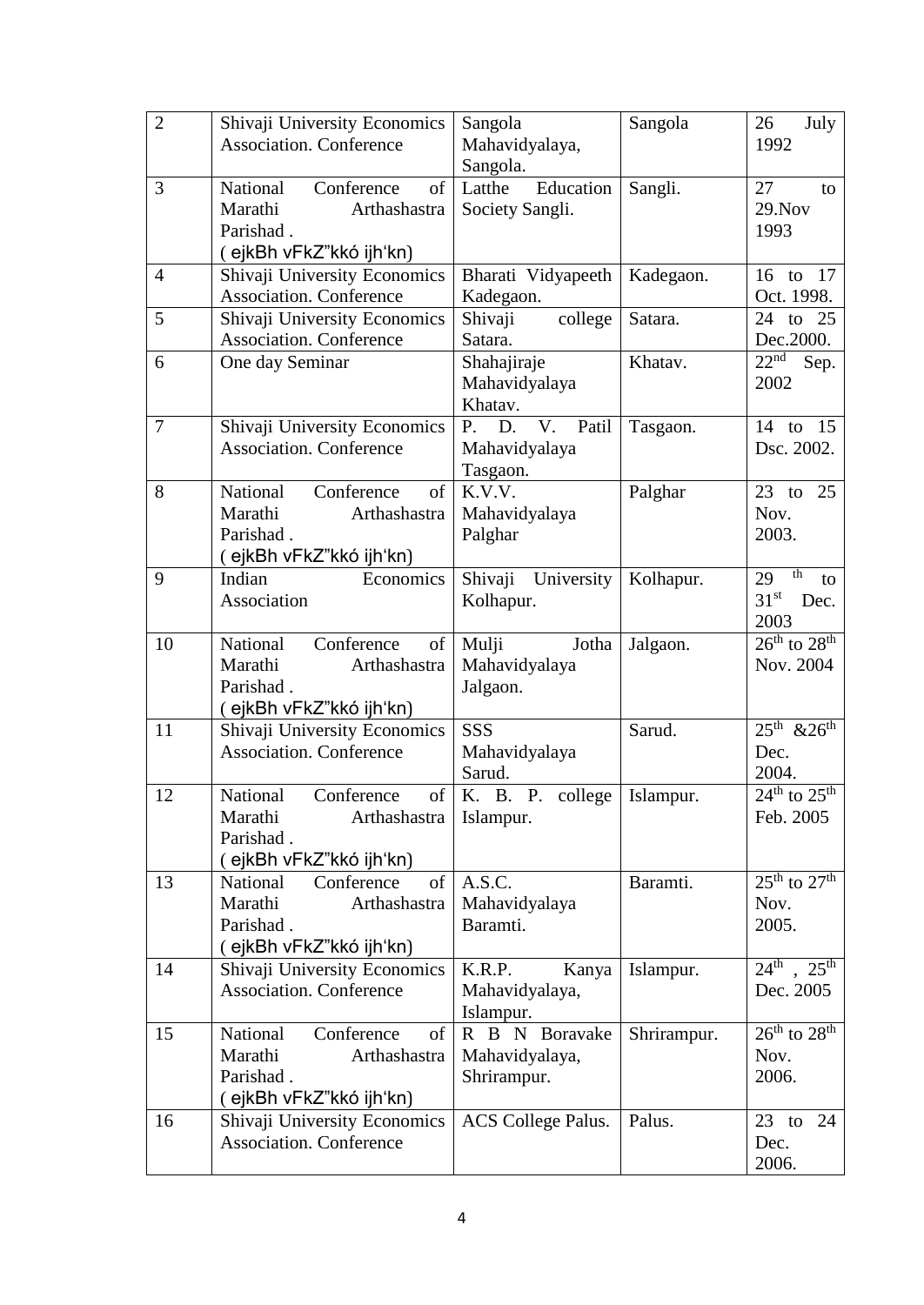| 17 | National<br>Conference<br>of                            | Shivaji<br>Shree                      | Barshi.     | $2^{nd}$ to $4^{th}$                      |
|----|---------------------------------------------------------|---------------------------------------|-------------|-------------------------------------------|
|    | Marathi<br>Arthashastra                                 | Mahavidyalaya                         |             | Nov. 2007                                 |
|    | Parishad.                                               | Barshi.                               |             |                                           |
|    | (ejkBh vFkZ"kkó ijh'kn)                                 |                                       |             |                                           |
| 18 | Two Day National Seminar                                | Shivaji University                    | Kolhapur    | $28^{\text{th}}$ & $29^{\text{th}}$       |
|    |                                                         | Kolhapur.Dept.                        |             | Dec. 2007                                 |
|    |                                                         | Economics.                            |             |                                           |
| 19 | Shivaji University Economics                            | Balwant College,                      | Vita.       | 12 and 13                                 |
|    | <b>Association. Conference</b>                          | Vita.                                 |             | Jan. 2008                                 |
| 20 | Conference<br>National<br>of                            | M. B. S. kadam                        | Kadegaon.   | $7th$ to<br>$q^{th}$                      |
|    | Marathi<br>Arthashastra                                 | Kanya                                 |             | Nov. 2008                                 |
|    | Parishad.                                               | Mahavidyalaya,                        |             |                                           |
|    | (ejkBh vFkZ"kkó ijh'kn))                                | Kadegaon.                             |             |                                           |
| 21 | Shivaji University Economics                            | P.V.P.                                | Kavathe     | 23 <sup>rd</sup><br>to                    |
|    | Association. Conference.                                | Mahavidyalaya,                        | Mahankal.   | $24^{\text{th}}$<br>Dec.                  |
|    |                                                         | Kavathe Mahankal.<br>Sharadabai Pawar |             | 2009.<br>$12^{th}$ to $15^{th}$           |
| 22 | National<br>Conference<br>of<br>Marathi<br>Arthashastra | Mhila                                 | Baramti.    | Jan. 2010.                                |
|    | Parishad.                                               |                                       |             |                                           |
|    |                                                         | Mahavidyalaya,<br>Baramti.            |             |                                           |
| 23 | (ejkBh vFkZ"kkó ijh'kn)<br>National Conference.         | Chhatrapati shivaji                   | SATARA.     | 17 and 18                                 |
|    |                                                         | College, SATARA.                      |             | Feb. 2010                                 |
| 24 | Two Day National Seminar.                               | Ajara                                 | Ajara.      | $5th$ & $6th$                             |
|    |                                                         | Mahavidyalaya,                        |             | Mar.                                      |
|    |                                                         | Ajara.                                |             | 2010.                                     |
| 25 | U G C Sponsored National                                | Shri. S. H. Kelkar                    | Devgad.     | 27 ,28 th                                 |
|    | Coference.                                              | College<br>Devgad.                    | Sindhudurg. | Dec.                                      |
|    |                                                         | Sindhudurg.                           |             | 2010.                                     |
| 26 | National<br>Conference<br>of                            | Peoples<br>College                    | Nanded.     | 7 <sup>th</sup><br>to $\overline{9^{th}}$ |
|    | Marathi<br>Arthashastra                                 | Nanded.                               |             | Nov.2011                                  |
|    | Parishad.                                               |                                       |             |                                           |
|    | (ejkBh vFkZ"kkó ijh'kn)                                 |                                       |             |                                           |
| 27 | U G C Sponsored National                                | K. B. P. college                      | Islampur.   | 4 <sup>th</sup><br>$\&5^{\text{th}}$      |
|    | Conference.                                             | Islampur.                             |             | Feb. 2011.                                |
| 28 | U G C Sponsored Two Day                                 | G. A. College of                      | Sangli.     | $10^{th}$<br>and                          |
|    | National Seminar.                                       | Commerce, Sangli.                     |             | $11^{th}$                                 |
|    |                                                         |                                       |             | Aug. 2012.                                |
| 29 | Shivaji University Economics                            | Kanya                                 | Miraj.      | $24^{\text{th}}$ to $25^{\text{th}}$      |
|    | <b>Association. Conference</b>                          | Mahavidyalaya,                        |             | Dec. 2011                                 |
|    |                                                         | Miraj.                                |             |                                           |
| 30 | of<br>National<br>Conference                            | Bhusaval<br>college                   | Bhusaval.   | $22^{th}$<br>to                           |
|    | Marathi<br>Arthashastra                                 | Bhusaval.                             |             | $24^{\text{th}}$<br>Nov.                  |
|    | Parishad.                                               |                                       |             | 2012                                      |
|    | (ejkBh vFkZ"kkó ijh'kn)                                 |                                       |             |                                           |
| 31 | National Seminar.                                       | Shivaji<br>University                 | KOLHAPUR.   | 6 <sup>th</sup><br>Oct.                   |
|    |                                                         | <b>Teachers</b>                       |             | 2013.                                     |
|    |                                                         | Association                           |             |                                           |
|    |                                                         | KOLHAPUR.                             |             | 20 <sup>th</sup>                          |
| 32 | International<br>Research                               | <b>B.P.Sulakhe</b>                    | Barshi.     | Oct.                                      |